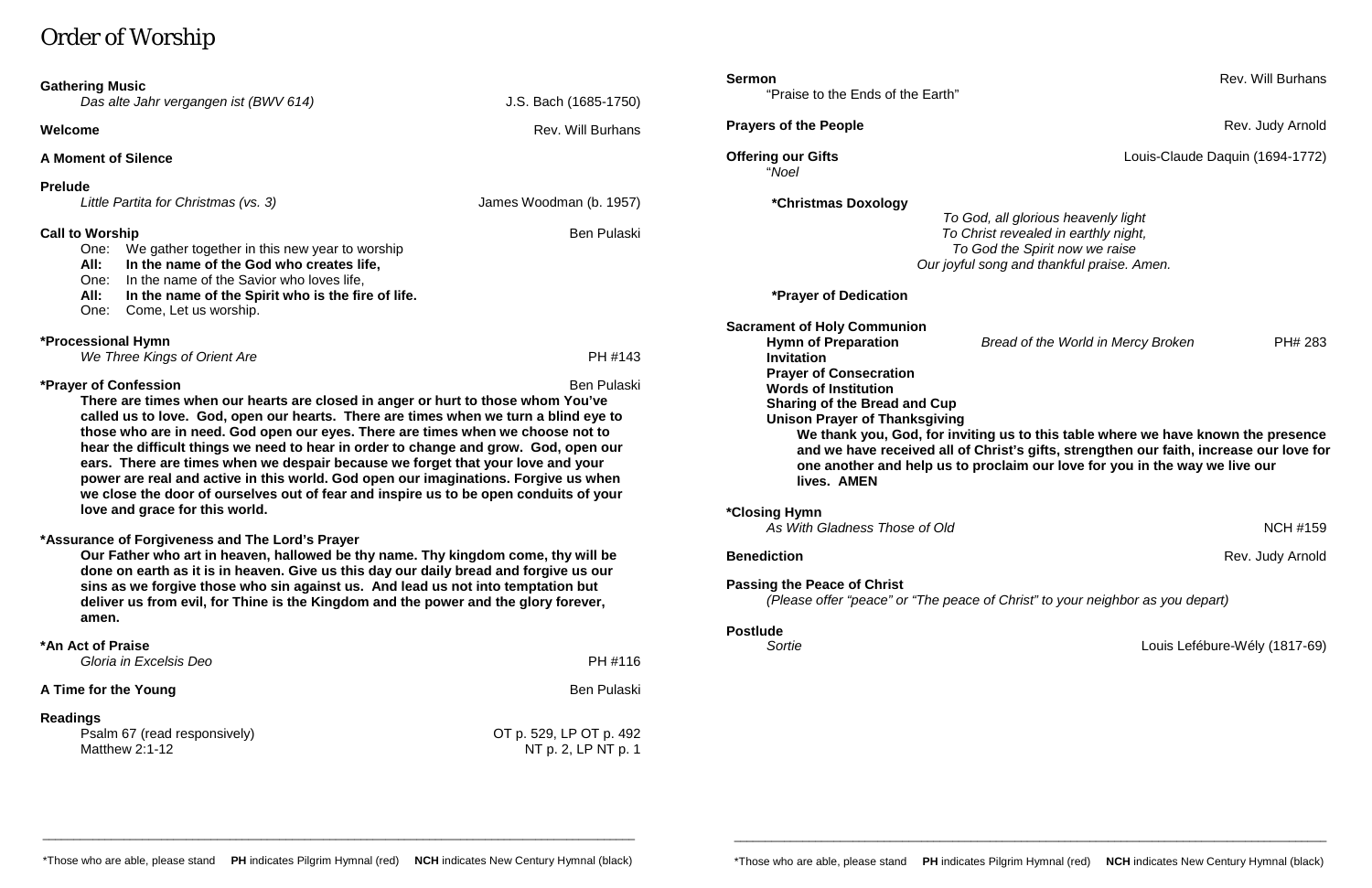# Today's Worship Service

### **Sanctuary Flowers**

Today's Chancel and Narthex flowers are given to the glory of God, and in loving memory of deceased members and friends of this congregation.

### **P&D Fund**

On Communion Sundays you will find envelopes for the Pastors' and Deacons' Fund. This fund offers monetary aid to congregation members who are experiencing an urgent need for financial crisis assistance. Please consider a donation as part of your worship today.

# Meet Our Church

**First Congregational Church in Winchester, UCC,** *An Open and Affirming Congregation* 21 Church Street, Winchester, MA 01890 781 -729 -9180 **www.fcc -winchester.org**

We are a Christ -centered, nurturing community: growing in faith, serving in love, welcoming all with joy.

The Congregation, Ministers To The World Rev. William Burhans, Lead Pastor Rev. Ms. Judith B. Arnold, Associate Pastor Ms. Kathleen Zagata, RN, MS, CS, Minister of Congregational Health & Wellness Ms. Jane Ring Frank, Minister of Music & Worship Arts Mr. Ben Pulaski, Minister of Faith Formation: Children & Youth Mr. Jeffrey Mead, Organist Mr. Bradley Ross, Sexton Mr. Tyler Campbell, Assistant Sexton Ms. Sarah Marino, Office Manager

The Rev. Dr. Kenneth Orth, Pastoral Counselor (Affiliate)

# Welcome!

We are happy you have joined us today for worship. We hope that in the coming hour of quiet, song, prayer, sacred scripture, and communal gathering, you will awaken more fully to God's presence in your life and the world around us.

#### **Restrooms**

Restrooms are located down the stairs as you first enter the front doors of the church.

#### **Accessibility**

Listening devices are available in the back of the sanctuary for the hearing impaired. An after worship coffee hour is held in Chidley Hall on the bottom floor of the church building. An elevator is located out the doors to the right of the front chancel area and down the hall. Please ask a greeter if you need assistance.

#### **Childcare**

Children are always welcome in the sanctuary! We appreciate the sounds of little ones among us. If you'd prefer, there is a professionally staffed nursery on the floor beneath the sanctuary. Ask a greeter if you need help finding it.

#### **Family Room**

There is also a comfortable room with sofas, chairs, carpet and an audio link to the service for when you need more room to attend to your family. It is located just outside the doors to the right of the front chancel area.

#### **Children (Stepping Stones) and Youth Church School**

Classes for children and youth in pre -k through 12th grade are taught during worship. Families begin the worship service together in the sanctuary. Children are then invited to join us at the front (if they are comfortable) for the Time for the Young. Afterwards, the children and youth are led to their classrooms by their teachers.

#### **Get connected!**

Please tell us about yourself and/or request a prayer by filling out a Welcome/Prayer Request Card found in each pew and place it in the offering plate when it passes. We look forward to getting to know you at Coffee Hour, held downstairs immediately following the service. You can also learn more about our community through our website and Facebook page: **www.fcc -winchester.org facebook.com/fccwucc Text FCCW to 22828 to join our email list**

### **January 1, 201 7**

New Year's Day 10:00 Worship Service